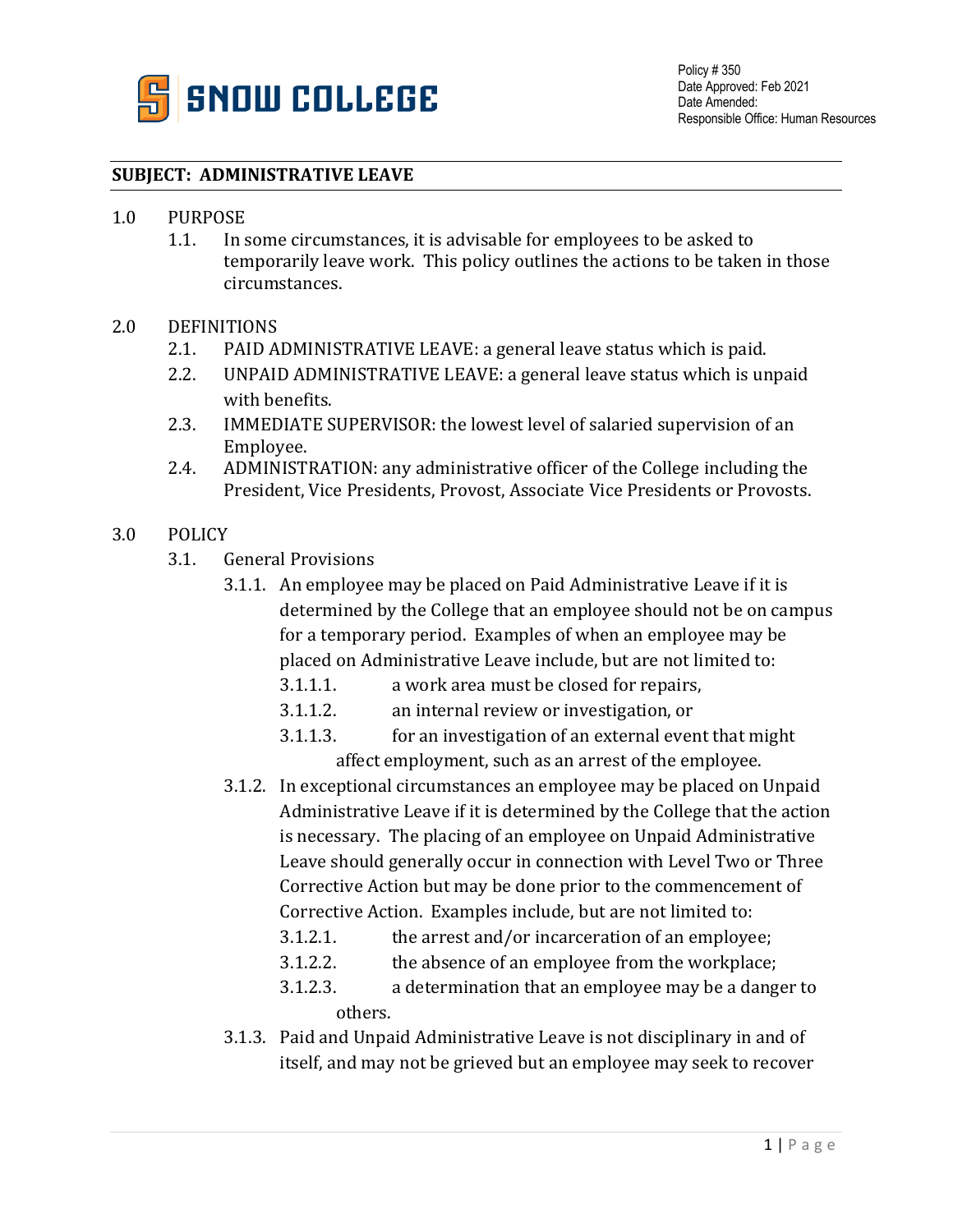

lost wages if placed upon Unpaid Administrative Leave and Termination does not occur.

- 3.1.4. If an employee who is assigned to teach classes is placed on Paid Administrative Leave as the result of an internal or external investigation, the classes will immediately be reassigned and this will generally be extended until the end of the term.
- 3.1.5. Employees on Paid Administrative Leave who are receiving pay as the result of an overload assignment will continue to receive pay for that overload assignment as if they had not gone on Administrative Leave.
- 3.1.6. While on Administrative Leave, the employee generally will not be allowed to perform any work for the college, and access to college systems will be restricted.
- 3.2. Initiation, Review and Approval of Administrative Leave
	- 3.2.1. Administrative Leave will typically be recommended by the immediate supervisor, other Administrative Employees, or an investigator such as in cases where it is deemed necessary to preserve evidence, prevent retaliation, to protect the property or reputation of the College, or to protect the parties and witnesses of the investigation.
	- 3.2.2. Administrative Leave is an extraordinary measure and will not routinely be implemented. Recommendations for Administrative Leave will be carefully reviewed by HR, legal counsel, and the appropriate Administration officers (generally the cognizant VP) with notification to and input from the employee's Immediate Supervisor.
	- 3.2.3. The College President will be notified of all Administrative Leave decisions.
- 3.3. Notice of Administrative Leave.
	- 3.3.1. After a decision has been made to place an employee on Administrative Leave, Human Resources will prepare a letter to share with the employee. The letter will generally be delivered by HR and the Immediate Supervisor. The decision letter will outline:
		- 3.3.1.1. The begin date of the leave
		- 3.3.1.2. The end date of the leave, if known
		- 3.3.1.3. The reasons for the leave
		- 3.3.1.4. That Administrative leave is not discipline and may not be grieved